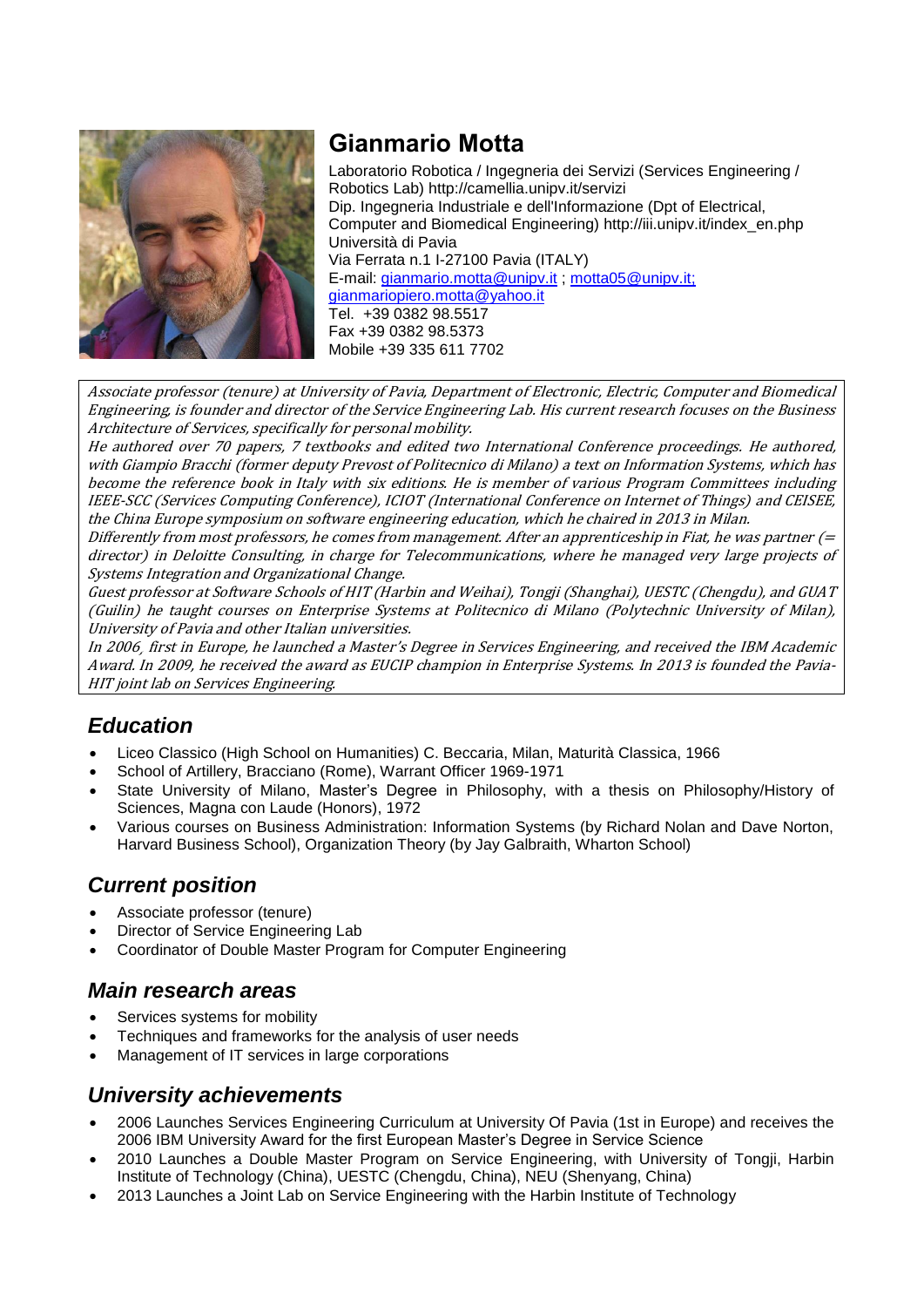## *Current teaching assignments*

- University of Pavia, Computer Engineering MS:
	- o "Design of Enterprise Systems" (6 EU Credits)
	- o "Business Analysis and Service Design" (12 EU credits)
	- o "CRM systems" (6 EU credits)

### *International teaching assignments*

- HIT (Harbin, China) & Harbin Weihai, National Pilot School of Software: Business Process Analysis:
	- o Guest professor (2011) for HIT
	- o Short courses for graduate students (2009, 2010)
	- o "Enterprise systems" (2012, 2013, 2014, 2015, 2016, 2017)
- HIT (Weihai, China), School of Computer Engineering
	- o Adjunct professor (2015)
- Tongji (Shanghai, China), Software Engineering School,
	- o Guest professor (2012; 2015)
		- o Short courses on Business Process / Business Service Analysis (graduate students) 2010, 2011
		- o "Enterprise systems" (2012)
		- o "Business Intelligence" (2013)
		- o "Services Systems" (2016)
		- o Lecture (2017)
- NEU (Shenyang, China)
	- o "Services Systems" (2015, 2016,2017)
- UESTC (Chengdu, China)
	- o Adjunct Professor (2012)
	- o IT Project Management (2017)
- BJTU (Beijing, China)
	- o IT project management (2016, 2017)
- Lectures at
	- o School of Information Studies, Syracuse University, USA (2007)
	- o School of Software Engineering, UESTC, Chengdu, China (2011, 2012)
	- o Dalian Maritime University, Dalian, China (2008)
	- o National Pingtung Institute of Commerce, Pintung, Taiwan (2010, 2012)
	- o HIT (Weihai, China), School of Computer Engineering (2014)
	- o NEU North Eastern University, Shenyang, China (2014,2015)
	- o UESTC (Chengdu), School of Software Engineering (2014, 2015,2016)
	- o GUAT (Guilin), College of Computer Engineering (2014, 2015, 2016)

## *Previous teaching activities*

- Politecnico di Milano, Master's Degree on Industrial Engineering, "Information Systems", Lecturer and practice professor (1984-2001)
- Politecnico di Milano, Bacjhelor's Degree on Industrial Engineering: "Information Systems", "Analysis of Logistic Processes" (2002-2008)
- Politecnico di Milano, Industrial Engineering curriculum (undergraduate): "Analysis of Business Process" (2003-2009)
- Università del Salento (Lecce, Italy), Graduate Industrial Engineering Curriculum: "Information Systems", "Database" (2004-2006)
- LIUC (Castellanza, Italy), Graduate Economics curriculum, "Information Systems" (1992-1994)
- MIP (Business School of Politecnico di Milano), University of Brescia (Italy): Classes / courses on Information Systems for MBA and MS

### *Previous Positions*

- 2001-2004 Freelance consultant and practice professor, Politecnico di Milano & University of Salento
- 2001 I&T: I&T (IT services), Rome, VP Telecommunications Division
- 1995-2000: Deloitte Consulting, Milano & Rome, Partner, Systems Integration
- 1994-1995: SYSTECH (independent company, leader of IT education): CEO
- 1982-1994: Telos (a major management consulting, merged in Deloitte), Milano: manager
- 1978-1981: Systems & Management (independent software house, now HP), Torino: manager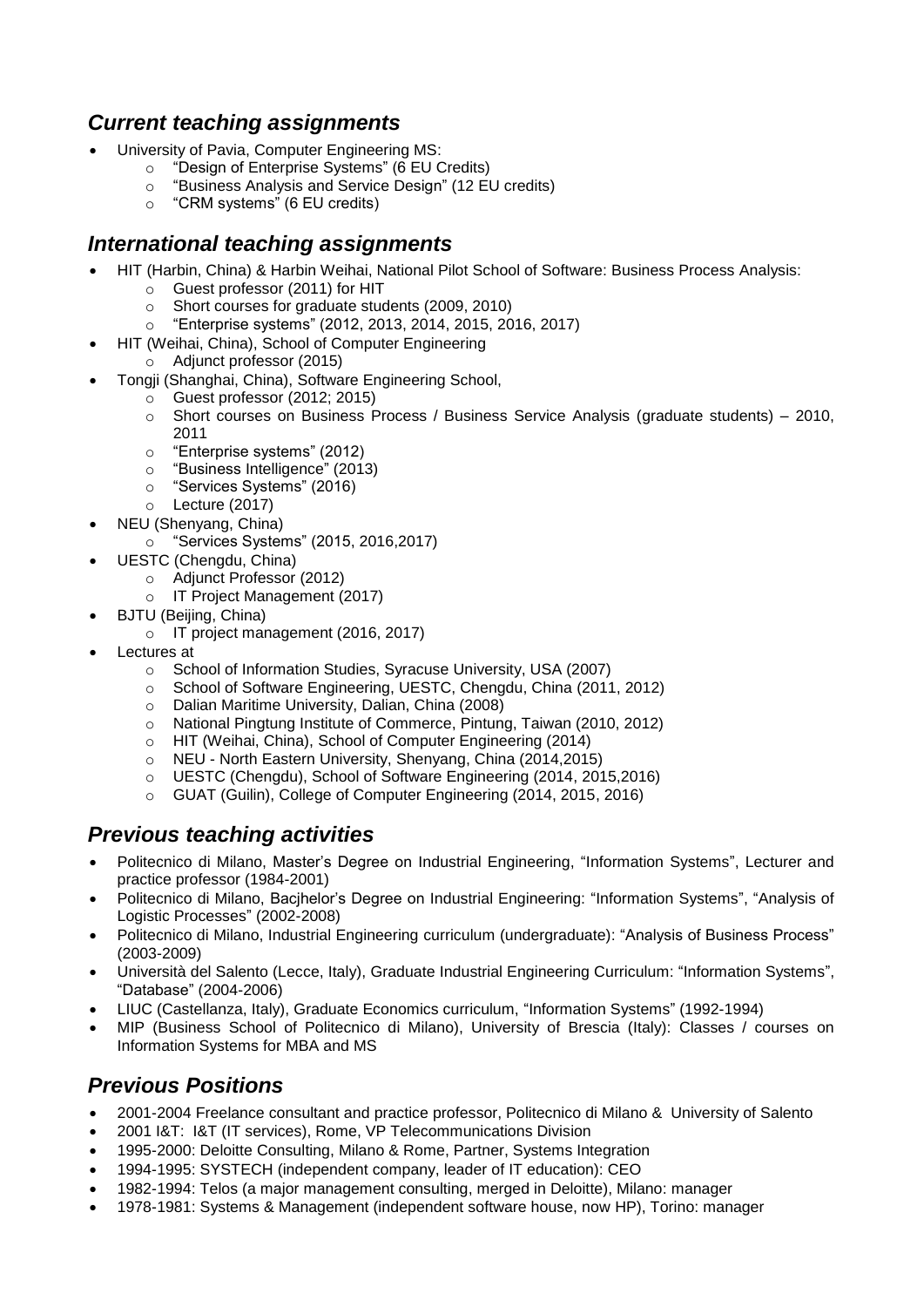- 1977-1978: G.S. SpA (a major independent software house, now Telecom Italia), Torino: manager
- 1973-1977: ISVOR-FIAT, Torino (Corporate University of FIAT): teaching assistant on Information **Systems**
- 1972-73: University of Venice, Research Fellow, Philosophy of Science

#### *Books*

- 1. G. Bracchi, G. Motta, Sistemi informativi e imprese (Information Systems and Enterprises), Angeli, Milano 1985
- 2. G. Bracchi, G. Motta, Progetto di sistemi informativi (Information Systems Design), Etas, Milano 1993
- 3. G. Bracchi, G. Motta, Processi aziendali e sistemi informativi (Business Processes and Information Systems), Angeli, Milano 1997
- 4. G. Bracchi, C. Francalanci, G. Motta Sistemi informativi per le aziende in rete (Information Systems for Networked Enterprises), McGraw-Hill 2001
- 5. G. Bracchi, C. Francalanci, G. Motta Sistemi informativi per l'azienda digitale (Information Systems for the Digital Enterprise), McGraw-Hill, Milano 2005
- 6. C. Capè, G. Motta F. Troiani F., CIO: la sfida della innovazione pragmatica (How CIOs are facing the challenge of pragmatic innovation) Il sole24ore, Milano, 2005
- 7. Mazzeo A., Bellini R., Motta G. (Eds.), Government, ICT Professionalism and Competences, Service Science, Springer 2008
- 8. G. Bracchi, C. Francalanci, G. Motta (Eds.), Sistemi informativi d'impresa (Enterprise Information Systems), McGraw-Hill, Milano 2009
- 9. Motta G., Wu B.(eds), Software Engineering Education for a Global Service Economy, Springer 2014

### *Recent papers and proceedings (selection) by research area*

#### **Software and services engineering education**

- 1. Motta G., "Engineering of Digital Services: a new degree that integrates business process and information engineering", Education for the 21<sup>st</sup> Century, [www.almaden.ibm.com/asr/summit/,](http://www.almaden.ibm.com/asr/summit/) Palisades (NY), October 5-7, 2006, published in Hefley, Bill; Murphy, Wendy (Eds.) Service Science, Management and Engineering: Education for the 21st Century , XXVI, 384 p., ISBN 978-0-387-76577-8, Springer, Berlin 2006
- 2. Motta G., "Service Engineering Curriculum: Concept, structure, and research topics", Keynote speech, (CEISIE'2009), 5th China-Europe International Symposium on Software Industry Oriented Education; 25 - 26 May 2009; Bordeaux, France published as Bing Wu, J.P. Bourrieres (ed.), CEISIE 2009, John Wiley, London, 2010, ISBN: 978-1-84821-134-6
- 3. Motta G., Barroero T., Galvani F., Pignatelli G., "Higher education curricula for Services Science", Computer and Management (CAMAN), 2011 International Conference on (CAMAN 2011), May 19-21, 2011, Wuhan, China, ISBN: 978-1-4244-9282-4, DOI 10.1109/CAMAN.2011.5778843
- 4. Motta G., Sacco D., "The catchers in the rye: students model enterprise architectures", ItaIS 2012, Rome, June 2012 Systems and Organizations, Springer Verlag, Berlin, 2011, ISSN 2195-4968
- 5. Motta G., Barroero T., "Model driven design: teaching implications", CEISIE 2011, Northampton, UK
- 6. Motta G., Barroero T., Sacco D., "Modelling User Needs: Students as Enterprise Analysts", CEISEE 2012, Shanghai, May 2012
- 7. Motta G., Sacco D., You L. "Enterprise Oriented Software Engineering Education: a preliminary framework", CEISEE 2013, Milan, Italy
- 8. Motta G., Sacco D., "Service Systems and Software Engineering Education", The Tenth China Europe International Symposium on Software Engineering Education, 24-25 April 2014, Chengdu, China
- 9. Motta G., Liu K. You L., "The Lab Internship Alternative", CEISEE 2015, April 29-30, Zwickau, Germany
- 10. Motta G., Liu K., Ma T., "Software / Services Engineering education in a China-Europe collaboration program", CEISEE 2016, May 28-29, Shenyang (China)
- 11. Motta G., Liu K., Abu Hashish I., Meazza M. "Integration of Services Systems: An Education Roadmap", CEISEE 2017, May 24-25, Athens (Greece)

#### **IT management and cloud computing**

1. Motta G., Roveri P., "Best practices for the innovative Chief Information Officer", IV Conference of the Italian Chapter of AIS, The Interdisciplinary Aspects of Information Systems Studies, Isola di San Servolo , Venice, Italy, October 3 - 4, 2007,<http://www.cersi.it/itais2007>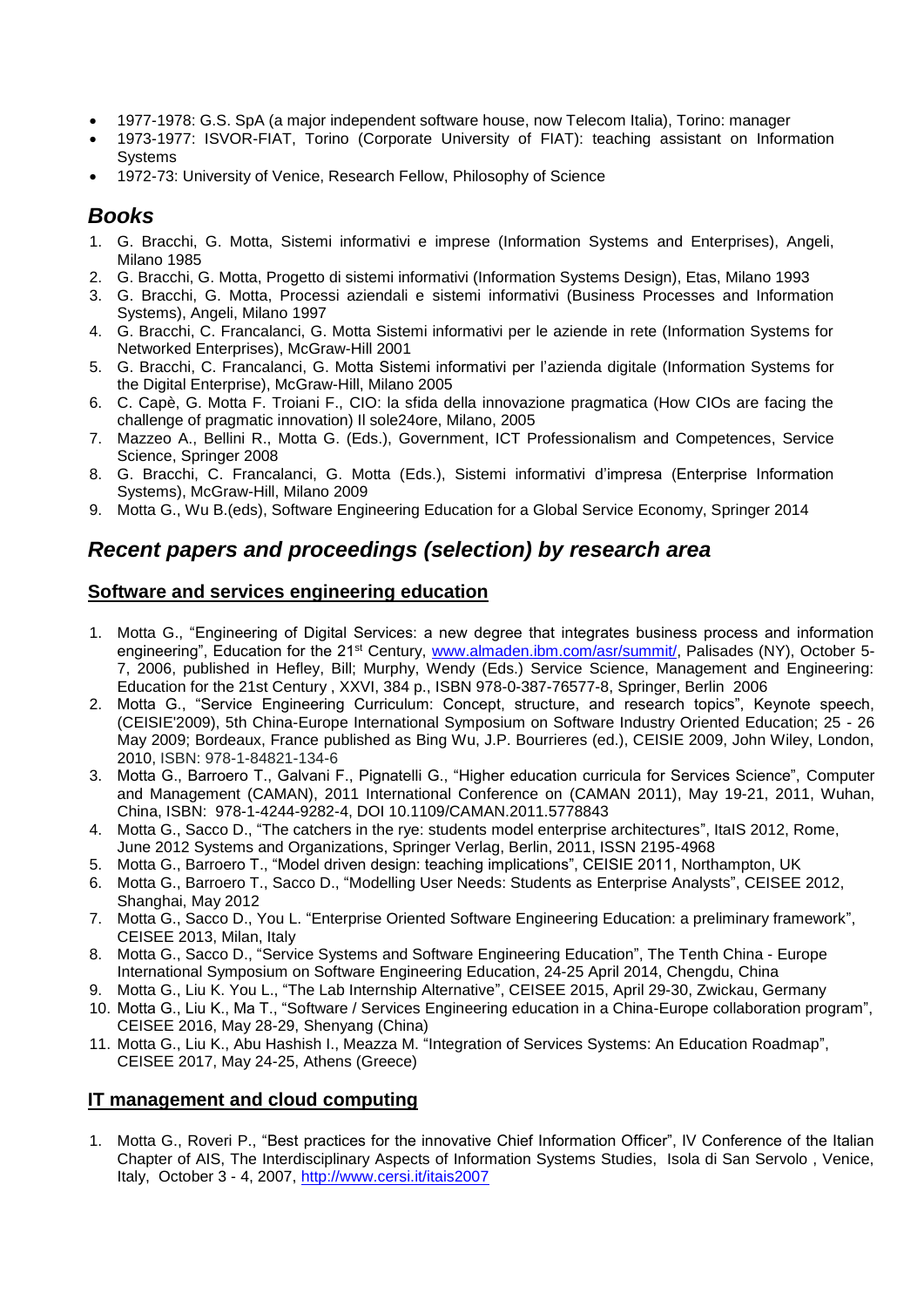- 2. Motta G., Pignatelli G., Longo A., "Service Level Analysis Method SLAM A framework for IT service organizations", ICCSIT 2010, Chengdu, China; ISBN 978-1-4244-5539-3; IEEE Catalog Number: CFP1057E-PRT; Digital Object Identifier: 10.1109/ICCSIT.2010.5563930 Page(s): 460 - 466
- 3. Bochicchio M., Barroero T, Longo A., Motta G., Pignatelli G., Raffone R., "Aligning IT service levels and business performance: a case study", The 7th IEEE 2010 International Conference on Services Computing, Miami (SCC 2010), page 570-577; E-ISBN: 978-0-7695-4126-6; ISBN 978-1-4244-8147-7; DOI: 10.1109/SCC.2010.88
- 4. Motta G., Pignatelli G., Longo A., "Research issues in designing Services for Quality", RCIS 2010, Nice, France
- 5. Motta Gianmario, Barroero Thiago, Galvani Filippo, Longo Antonella, "Managing the IT service level: practices in large organizations", IBIMA 2010, Cairo, 6-7 November, published in Communications of the IBIMA http://www.ibimapublishing.com/journals/CIBIMA/cibima.html Vol. 2011 (2011), Article ID 635464, Vol. 2011 (2011), Article ID 635464, 12 pages , DOI: 10.5171/2011.635464; ISSN:1943-7765
- 6. Motta G., Sfondrini N., "Research studies on cloud computing: a Systematic Literature Review", IBIMA 2011, November 14<sup>th</sup>-15<sup>th</sup>, Milan, Italy
- 7. Motta G., Sfondrini N., "Cloud Computing and Enterprises: A Survey" CAMAN, 2012
- 8. Motta G., Sfondrini N., Sacco D., "Cloud Computing: a business and economical perspective", JICSS 2012, 24-25may 2012, Shanghai" ISBN: 978-1-4673-1992-8; DOI. 10.1109/IJCSS.2012.36
- 9. Motta G., Sfondrini N., Sacco D., "Cloud Computing: An architectural and technological overview", JICSS 2012, 24-25may 2012, Shanghai" ISBN: 978-1-4673-1992-8; DOI. 10.1109/IJCSS.2012.37
- 10. Motta G., Barroero T., Sacco D., You L. "Business Oriented Service Level Management (BOSELM): perspectives on business-IT linkage, technology and organization issues", ICIII 20103, X'ian, China, November 2013
- 11. Motta G., Sacco D., You L., Sfondrini N., "Cloud computing: the issue of service quality: an overview of cloud service level management architectures", ICSSI 2013, Kaohsiung, Taiwan
- 12. G. Motta, L. You, N. Sfondrini, D. Sacco, T. Ma, "Service Level Management (SLM) in Cloud Computing: Third party SLM framework", 2014 IEEE 23rd International WETICE Conference
- 13. Sfondrini N., Motta G., You L., "SLA in Public Cloud Environments", ICIST 2015
- 14. Sfondrini N., Motta G., You L., "SLM as a third-party service in cloud environment: a reference framework", SCC 2015, New York (NY) USA
- 15. Sfondrini N., Motta G., "SLM-as-a-Service A conceptual framework", ICCCBDA 2017

#### **Techniques for the analysis of user needs**

- 1. Longo, A., & Motta, G. (2006, January). Design processes for sustainable performances: a model and a method. In Business Process Management Workshops (pp. 399-407). Springer Berlin Heidelberg.
- 2. Motta G., Pignatelli G., "Designing business processes for business performance: a framework", BAI 2008, ISSN 1729-9322, [http://bai2008.atisr.org,](http://bai2008.atisr.org/) Seoul, July 7-9 **(best paper)**
- 3. Motta G., Pignatelli G., "Strategic Modelling of Enterprise Information Requirements A normative model of information domains and information types", in: Mazzeo, Antonino; Bellini, Roberto; Motta, Gianmario (Eds.), E-Government ICT Professionalism and Competences Service Science, Springer 2008, ISBN 978-0-387- 09712-1, Proceedings of IFIP 20th World Computer Congress, Industry Oriented Conferences, September 7- 10, 2008, Milano, Italy
- 4. Germani G., Motta G., Pignatelli G., "ICT Portfolio Mapping Business and ICT Services", in: Mazzeo, Antonino; Bellini, Roberto; Motta, Gianmario (Eds.), E-Government ICT Professionalism and Competences Service Science, Springer 2008, ISBN 978-0-387-09712-1, Proceedings of IFIP 20th World Computer Congress, Industry Oriented Conferences, September 7-10, 2008, Milano, Italy
- 5. Motta G., Pignatelli G., Roveri P., User goal-oriented requirements elicitation to improve acceptance and use: a case study on document management, KMIS 2009, Madeira Oct 6-9, 2009, [http://195.251.17.14/kmis-2009,](http://195.251.17.14/kmis-2009) publ. in Kecheng Liu (Ed.): KMIS 2009 - Proceedings of the International Conference on Knowledge Management and Information Sharing, Funchal - Madeira, Portugal, October 6-8, 2009. INSTICC Press 2009, ISBN 978-989-674-013-9, pg 153-160
- 6. Motta G., Pignatelli G., Roveri G., "Stakeholder oriented analysis for information intensive applications a case study", ICIS 2009, Phoenix Arizona
- 7. Motta G., Pignatelli G., "Information strategy: an analysis framework", Journal of US-China Public Administration, Vol. 7, N.2, February 2010, ISSN:1548-6591
- 8. Motta G., Pignatelli G., "From strategic to conceptual enterprise information requirements", ICEIS 2010, Funchal, Madeira
- 9. Barroero T., Motta G., Pignatelli G., "Business Capabilities Centric Enterprise Architecture", in: Enterprise Architecture, Integration and Interoperability, IFIP TC 5 International Conference, EAI2N 2010, Held as Part of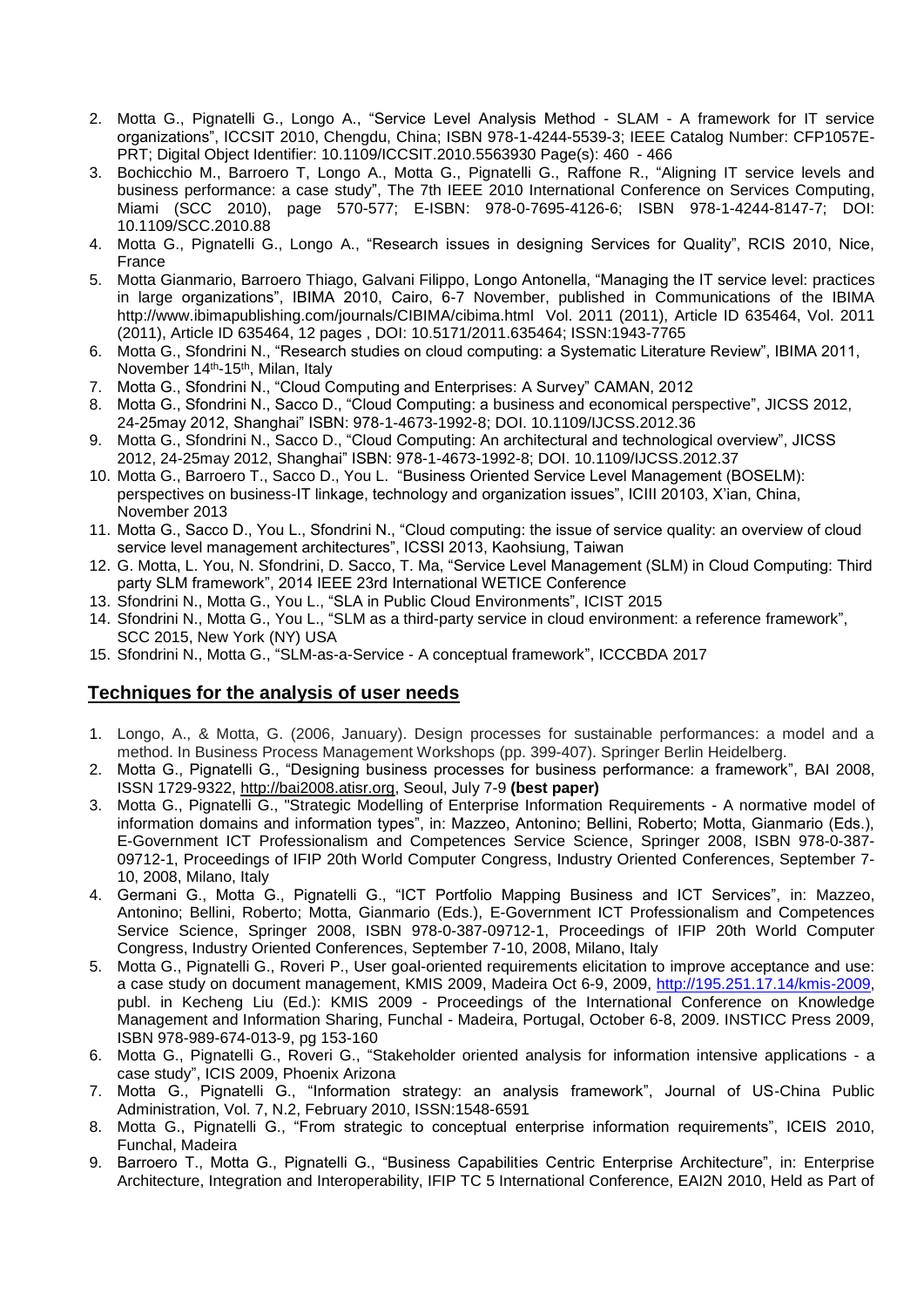WCC 2010, Brisbane, Australia, September 20-23, 2010. Proceedings; Editors: Peter Bernus, Guy Doumeingts, Mark Fox; ISBN: 978-3-642-15508-6 (Print) 978-3-642-15509-3 (Online)

- 10. Motta G., Pignatelli G., "From strategic to conceptual information modelling: a method and a case study", in: D'Atri, A.; Ferrara, M.; George, J.F.; Spagnoletti, P. (Eds.), Information Technology and Innovation Trends in Organizations, page 179-186; ISBN: 978-3-7908-2631-9 (Print) 978-3-7908-2632-6 (Online)
- 11. Motta G., Barroero T., Telese I. "Design of performance aware service systems: a conceptual framework and a case study", 2011 Joint Conference on Services Sciences (JCSS 2011), Taipei, May 25-27, 2011 **(Best paper);** ISBN 978-1-4577-0326-3; DOI 10.1109/IJCSS.2011.17
- 12. Motta G., Sacco D., Barroero T., "General Enterprise Framework (GEF): an agile framework to define the business architecture of enterprises", Service Operations and Logistics, and Informatics, 2012 IEEE International Conference on (SOLI 2012) Suzhou, China, July 8-10, 2012; Pages 54-59; ISBN: 978-1-4673- 2400-7; DOI: 10.1109/SOLI.2012.6273504
- 13. Motta G., Sacco D., Barroero T., "A SME-oriented extension of agile development process", ItaIS 2012, Rome, June 2012 in: Spagnoletti P., De Marco M., Te'eni D., Pouloudi N., etc. Lectures Notes in Information Systems and Organizations, Springer Verlag, Berlin, 2011, ISSN 2195-4968

#### **Services systems & smart city**

- 1. Motta G., Ferrara A., Sacco D., Cugola G., You L., "Integrated Mobility: a research in progress", CAMAN 2013, Wuhan, China
- 2. Motta G., Sacco D., Belloni A., You L., "A system for green personal integrated mobility: a research in progress", International Conference on Service Operations and Logistics, and Informatics, July 28-30, 2013 Dongguan, China (best application paper)
- 3. L. You, G. Motta, K. Liu, T. Ma, "A Pilot Crowd-sourced City Governance System: CITY FEED", 2014 IEEE 17th International Conference on Computational Science and Engineering
- 4. G. Motta, D. Sacco, "Service Systems Paradigm", NICST (China-France International Workshop on New and smart Information Communication Science and Technology to Support Sustainable Development), Weihai, 2014
- 5. G. Motta, L. You, D. Sacco, T. Ma, G. Miceli, "Mobility Service Systems: guidelines for a possible paradigm and a case study", 2014 International Conference on Service Operations and Logistics, and Informatics, Qingdao, China
- 6. L. You, G. Motta, D. Sacco, T. Ma, "Social data analysis framework in Cloud and Mobility Analyzer for Smarter Cities", 2014 International Conference on Service Operations and Logistics, and Informatics, Qingdao, China
- 7. G. Motta, L. You, D. Sacco, T. Ma, "CITY FEED: A Crowdsourcing System for City Governance", SOSE 2014 8. F. Rizzi, G. Motta, D. Sacco, "A System for Green Personal Integrated Mobility: Compensation Engine",
- International Journal of Computer Applications (0975 8887), Volume 105 No. 1, November 2014
- 9. Motta G., Sacco D., Ma T., You L. "Personal Mobility Service System in Urban Areas: the IRMA Project", SOSE 2015
- 10. Liu K., Motta G., You L. "A threefold similarity analysis of crowdsourcing feeds", ICSS 2015
- 11. Liu K., Motta G., Ma T. "XYZ Indoor Navigation Through Augmented Reality: a research in progress", SCC 2016, San Francisco, Jun 27-July 2
- 12. Ma T., Motta G., Liu K., "MOBANA: A Distributed Stream-based Information System for Public Transit", SCC 2016, San Francisco, Jun 27-July 2
- 13. Liu K., Motta G., Ma T., Guo T., Multi-floor Indoor Navigation with Geomagnetic Field Positioning and Ant Colony Optimization Algorithm, SOSE 2016
- 14. You, L., Motta, G., Liu, K., & Ma, T. (2016). City feed: A pilot system of citizen-sourcing for city issue management. ACM Transactions on Intelligent Systems and Technology (TIST), 7(4), 53.
- 15. Liu K., Motta G., Ma T., SMARTIN A smart indoor mobility platform, NICST 2016
- 16. Liu K., Motta G., Ma T., Navigation Services for Indoor and Outdoor User Mobility: An Overview, ICSS 2016, Chongqing University. October 15-16. 2016
- 17. Liu K., Tuncer B., Motta G., Ma T., Abu Hashish I., 2D and 3D Indoor Mapping Approach for Virtual Navigation Services, SOSE 2017
- 18. Ma T., Motta G., Liu K., Delivering Real-time Information Services on Public Transit: A Framework, IEEE-ITS
- 19. Xu. X, Motta G., Tu Z., Xu H., Wang Z., Wang X., A New Paradigm of Software Service Engineering in Big Data and Big Services. ADMA, 2016
- 20. Motta G., Longo A., Liu K., Abu Hashish I., Services Systems for Digital Services: A Framework, BAI 2017, Hiroshima
- 21. Abu Hashish I., Motta G., Ma T., and Liu K. An Analysis of Social Data Credibility for Services Systems in Smart Cities – Credibility Assessment and Classification of Tweets, IISSC 2017
- 22. Xu. X, Quan Z., Motta G., Tu Z., Xu H., Wang Z., Wang X. "A New Paradigm of Software Service Engineering in Big Data and Big Service Time", Computing Journal, 2017 (to be published)